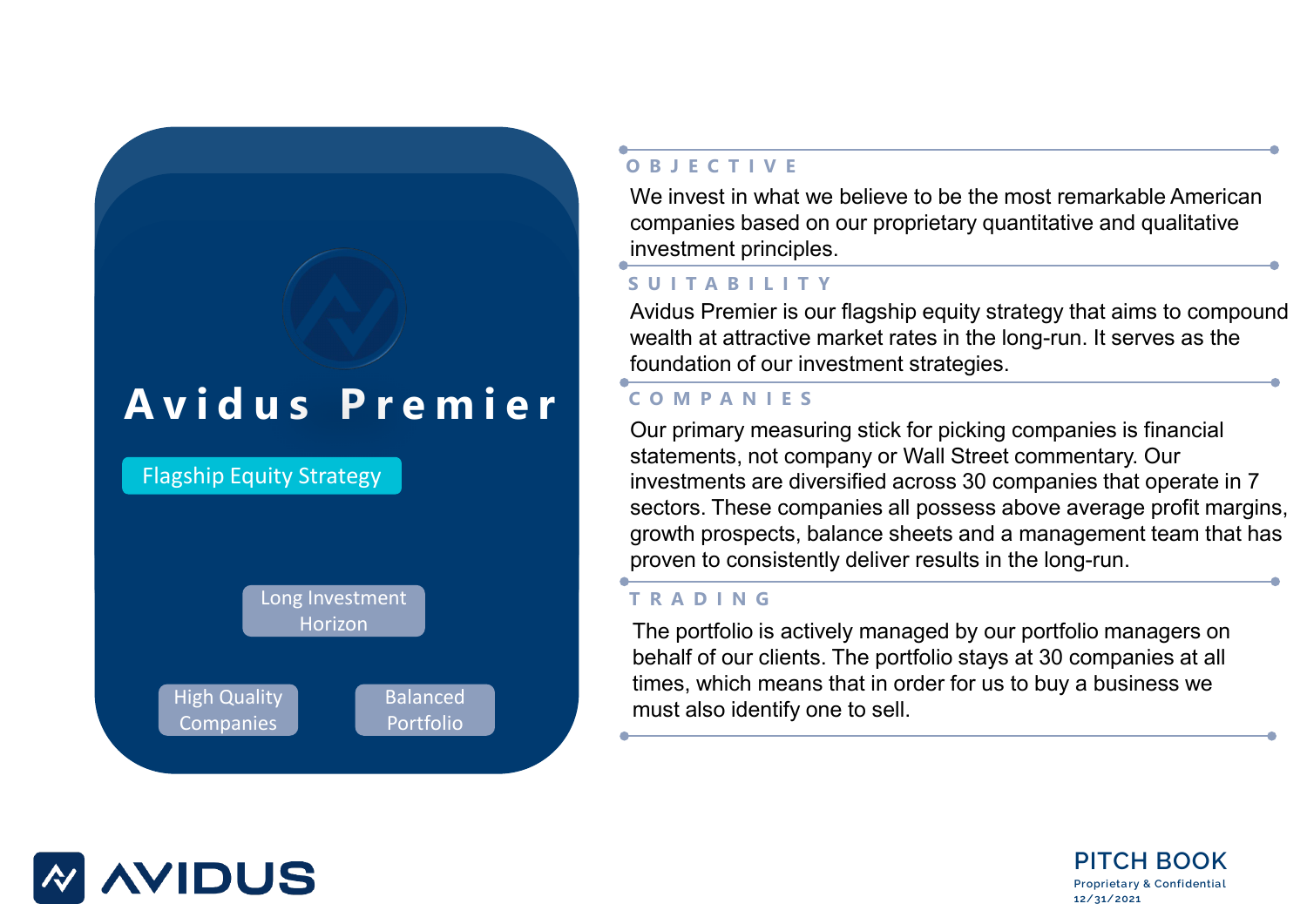#### Net Performance – Average **Annualized** Returns as of 12/31/2021 – Composite of All Accounts

| <b>MODEL/INDEX</b>                    | <b>QTD</b> | <b>YTD</b> | 1 Year                   | 2 Year | Inception<br>08/01/21 |
|---------------------------------------|------------|------------|--------------------------|--------|-----------------------|
| <b>Avidus Premier (Net of Fees)</b>   | 12.81%     | 9.24%      | $\overline{\phantom{a}}$ | $\,$   | 9.24%                 |
| <b>S&amp;P 500 Total Return Index</b> | 10.91%     | 8.89%      | $\overline{\phantom{a}}$ | $\,$   | 8.89%                 |

| Calendar Year Returns                 |         |  |
|---------------------------------------|---------|--|
| <b>MODEL/INDEX</b>                    | $2021*$ |  |
| <b>Avidus Premier (Net of Fees)</b>   | 9.24%   |  |
| <b>S&amp;P 500 Total Return Index</b> | 8.89%   |  |

*\*2021 performance was calculated as of the inception date of 08/01/2021*

## **Net Total Return Since Inception**

August 1, 2021 – December 31, 2021



*Performance results presented above are net of the one percent (1%) investment advisory fees charged by Taylor Hoffman Capital Management but are gross of transactionrelated, custodial, and other expenses. The performance results for the S&P 500 index are provided for informational purposes only as it is not possible to invest directly in the*  index. The historical performance results of the S&P 500 index does not reflect the deduction of brokerage and custodial charges, nor the deduction of an investment *management fee, the incurrence of which would have the effect of decreasing indicated historical performance results.*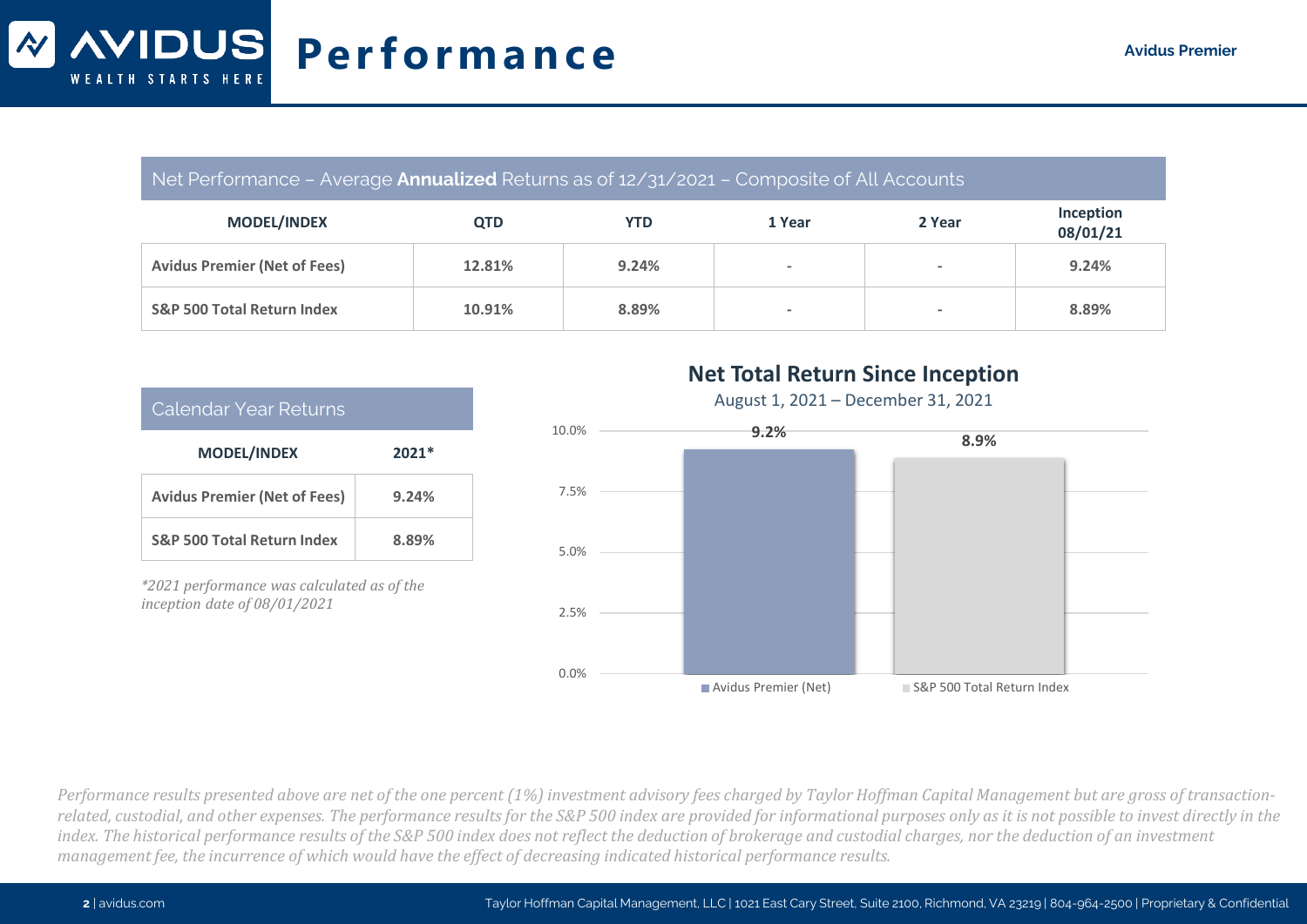## **Investment Philosophy Avidus Premier**



## Our investment principles seek to identify:

Well-managed businesses with a sustainable competitive advantage, superior capital allocation, and attractive long-term growth prospects, trading at a fair valuation.

## Our investment principles aim to create a:

Transparent, scalable, measurable, and repeatable investment process that seeks to minimize irrational and emotional investment decisions.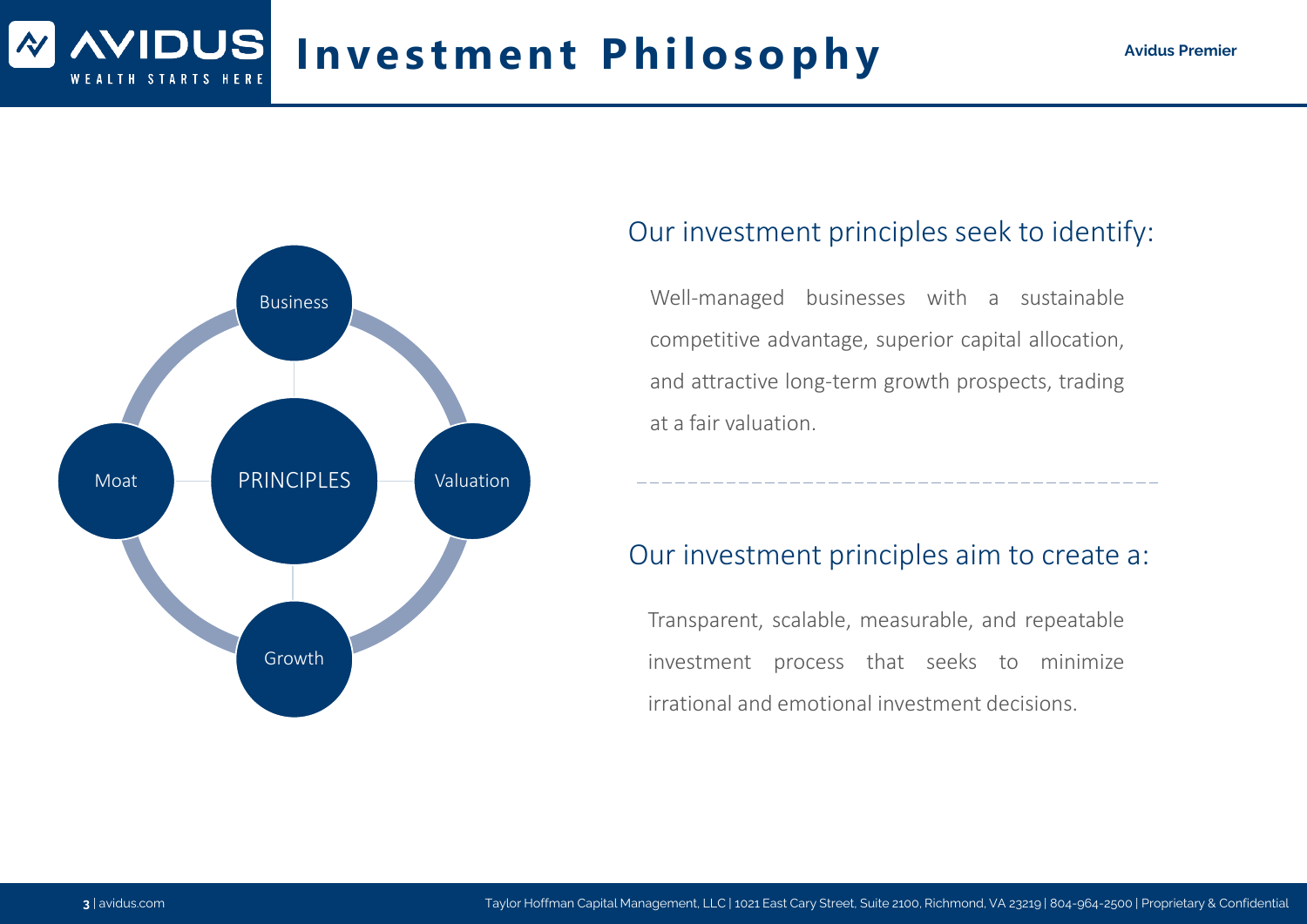## 01 | Top-Notch Management

We want managers who focus on per-share value, advocate for decentralized operations, follow cash flow-based metrics, and authorize significant repurchase programs at opportune times.

## 02 | Sustainable Moat

We believe that companies that have been and are dominating and growing their market share will benefit from superior unit economics over the long-term. We want platform companies that create a network effect as they grow.

## 03 | High Returns on Capital

We seek companies that consistently achieve higher reinvestment rates on their capital than the comparable market return rate.

## 04 | Growth Opportunities

We seek companies that can achieve long-term organic growth in revenue and/or owner earnings.

## 05 | Strong Balance Sheet

Markets fluctuate and economic cycles come and go. Companies with strong finances are better prepared to adapt to ever-changing circumstances and to use market downturns to expand their market share.

## 06 | Attractive Valuation

Great businesses rarely trade at an attractive valuation relative to the market, but stock prices fluctuate and we seek to take advantage of that at opportune times.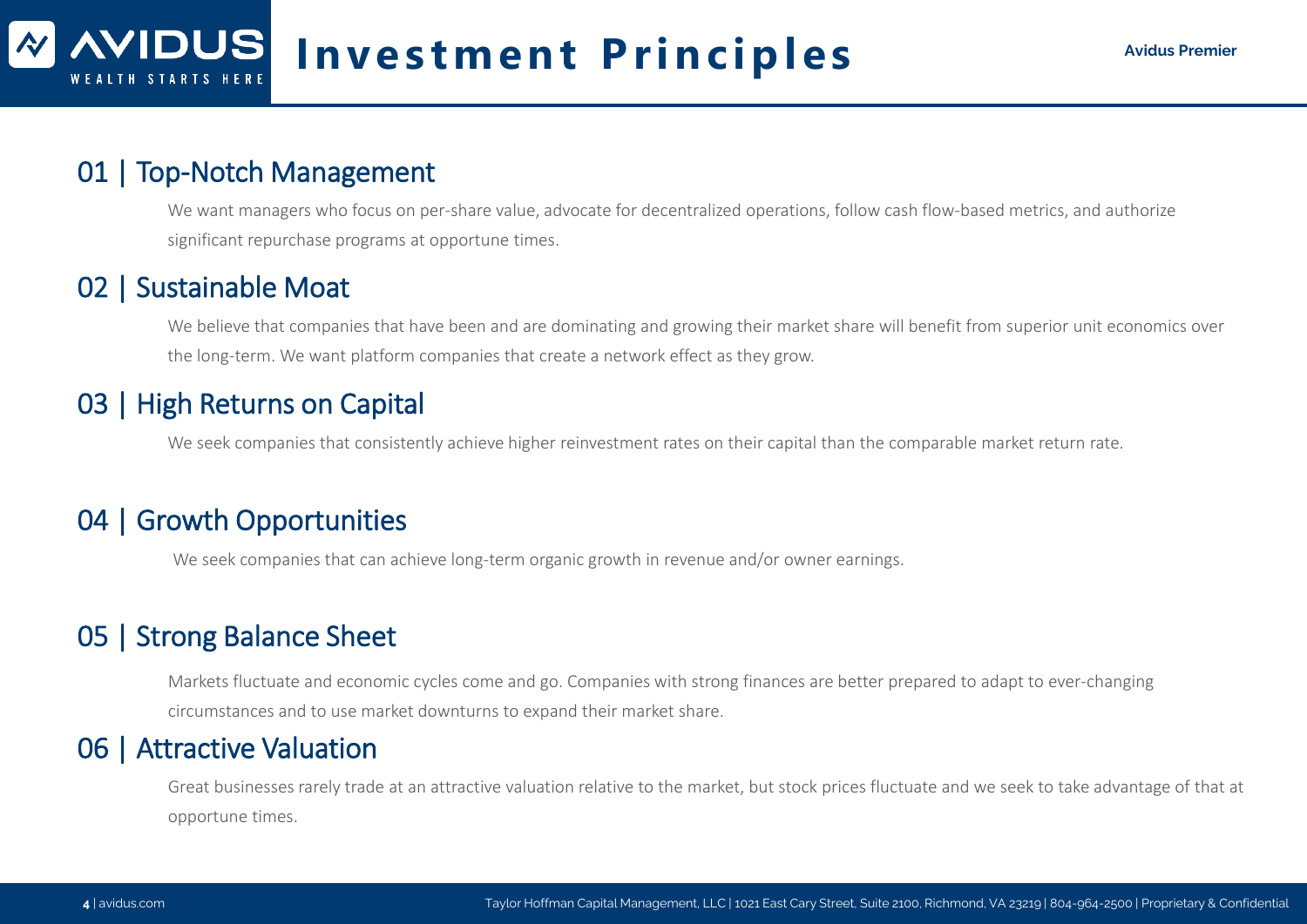

A scalable, transparent, and repeatable process…

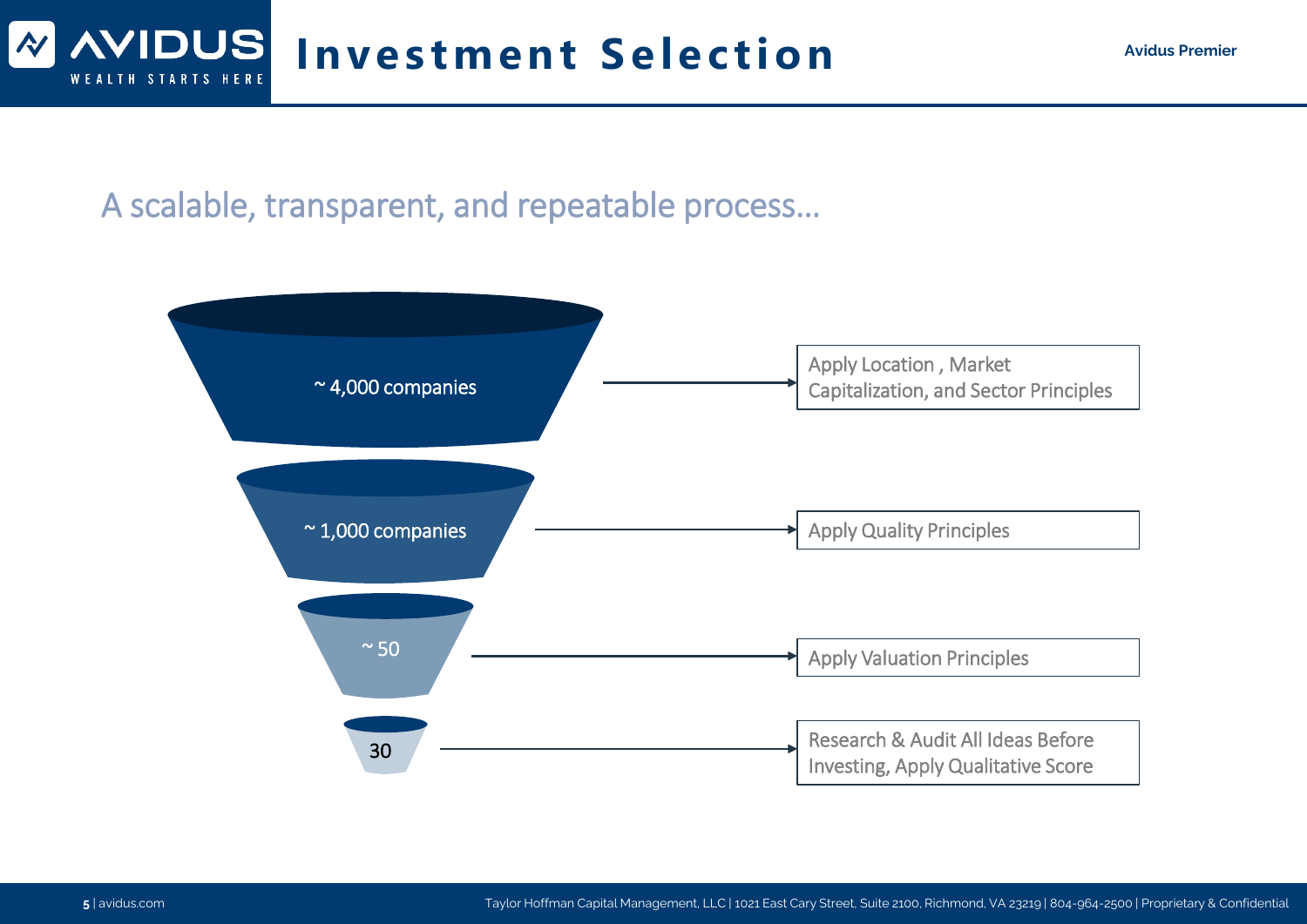#### **WIDUS Portfolio Holdings Avidus Premier** WEALTH STARTS HERE

#### Sample Holdings as of December 31st, 2021

| Apple Inc.                      |
|---------------------------------|
| <b>Applied Materials Corp.</b>  |
| Arista Networks Inc.            |
| Armstrong World Industries Inc. |
| <b>CBOE Global Inc.</b>         |
| <b>Church &amp; Dwight Inc.</b> |
| Cisco Systems Inc.              |
| <b>Citrix Systems Inc.</b>      |
| <b>Cohen &amp; Steers Inc.</b>  |
| eBay Inc.                       |
| Data Source: Orion              |

#### *The above portfolio holdings of the Fund represent the first ten holdings based on an alphabetical* order as of the date stated on the table. No inference should be drawn with respect to the holding *periods for such investments or the performance of such investments.*

#### **Apple Incorporated ("Apple") (NASDAQ: AAPL)**



#### Company Overview:

Apple designs a wide variety of consumer electronic devices, including smartphones (iPhone), tablets (iPad), PCs (Mac), smartwatches (Apple Watch), and TV boxes (Apple TV), among others. The iPhone makes up the majority of Apple's total revenue. In addition, Apple offers its customers various services such as Apple Music, iCloud, Apple Care, Apple TV+, Apple Arcade, Apple Card, and Apple Pay, among others.

#### **eBay Incorporated ("eBay") (NASDAQ: EBAY)**

#### Company Overview:

eBay is a global e-commerce platform for online auctions with 179 million users and 1.2 billion listings. eBay generates revenue through listing and selling fees and ad placements. Even though eBay faces stiff competition from Amazon, Facebook Marketplace, Shopify, and Etsy, the company remains a highly profitable moat business with high free cash flow (FCF) generation. eBay generated \$2.6 billion of FCF on \$10.8 billion of sales in 2019.

eBay is in the process of restructuring its business to better compete against other e-commerce platforms. In 2019, it sold ticketing platform StubHub for \$4.05 billion and it is actively exploring the potential divestiture of Classifieds for \$9-\$11 billion.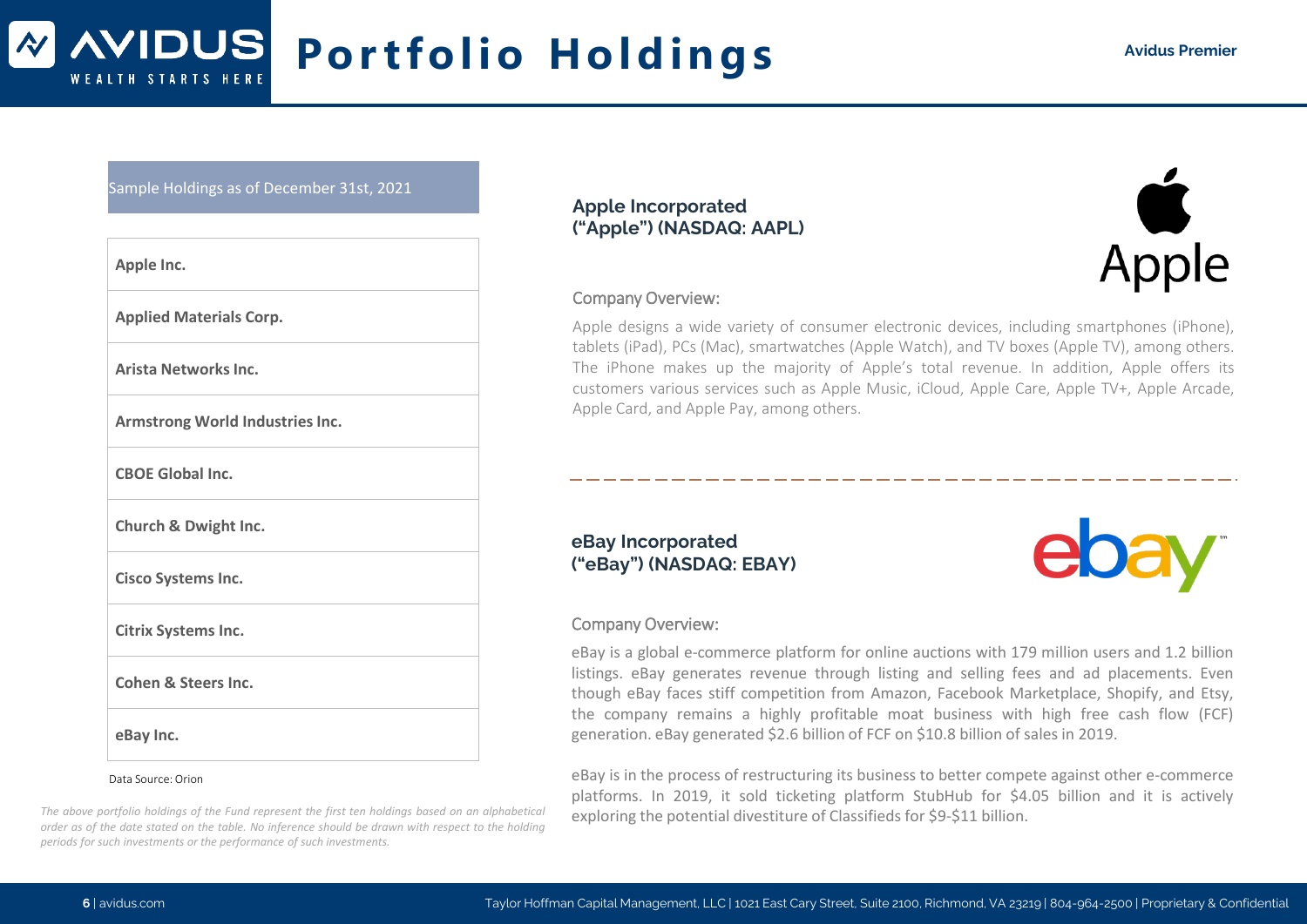#### **WIDUS Portfolio Characteristics** Avidus Premier STARTS HERE



Data Source: Orion

| <b>Strategy Characteristics</b> |  |
|---------------------------------|--|
|                                 |  |
|                                 |  |

| Number of<br><b>Holdings</b> | <b>Average Market</b><br>Cap | <b>Beta</b> |
|------------------------------|------------------------------|-------------|
| 30                           | \$13 billion                 | 1.00        |

|                  | Company Characteristics |           |                        |
|------------------|-------------------------|-----------|------------------------|
| <b>FCF Yield</b> | <b>ROIC</b>             | <b>PM</b> | <b>5 YR EPS Growth</b> |
| 4.9%             | 24.4%                   | 29.0%     | 16.89%                 |

- The 5-year outstanding financial metrics criteria find well-managed, durable businesses
- Portfolio companies possess strong balance sheets and demonstrate ability to weather market downturns
- Emphasis on constant high returns on invested capital selects company managers that have demonstrated a history of efficient capital allocation and reinvestment in the business

Data Source: Bloomberg Terminal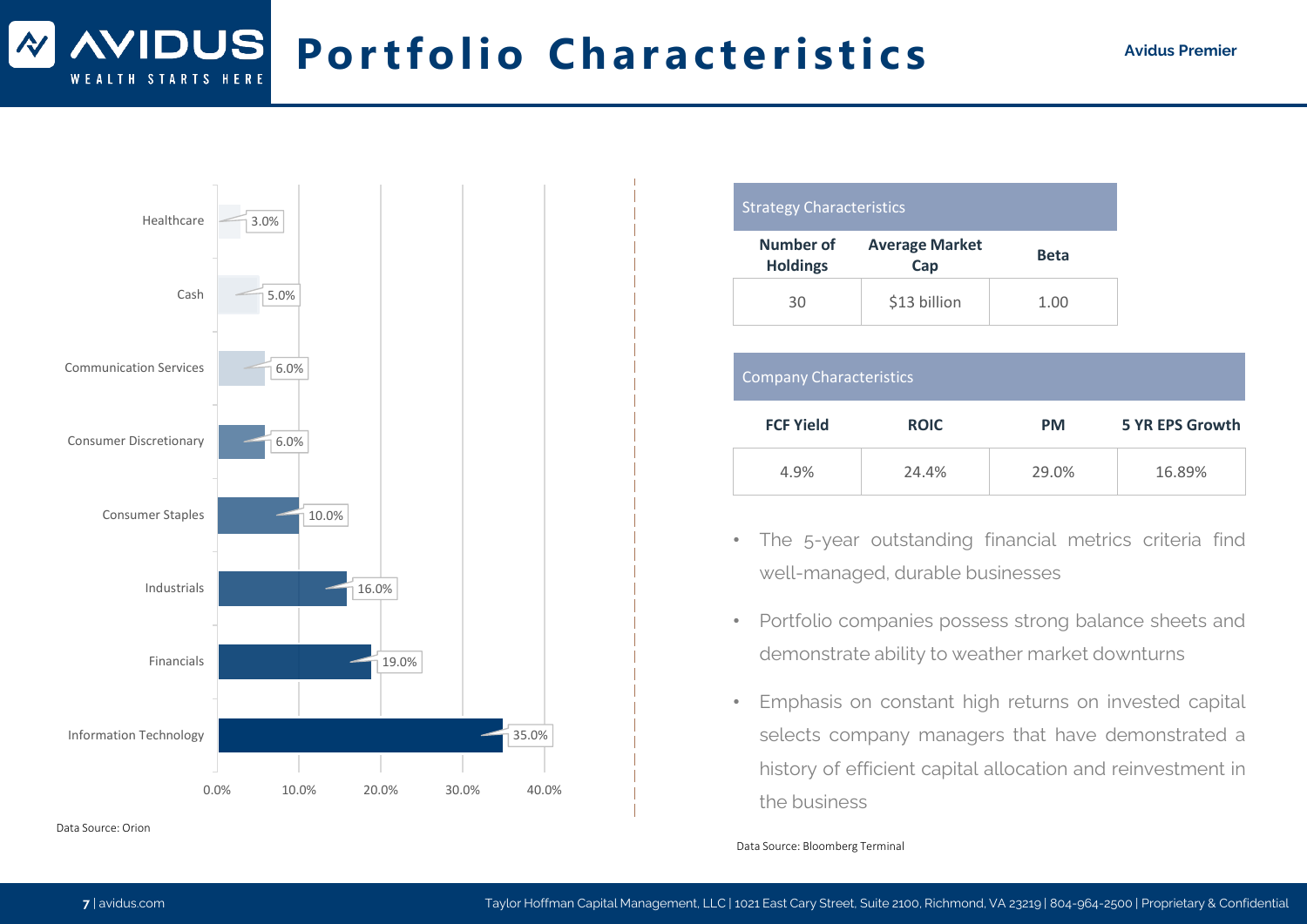#### **AVIDUS Portfolio Managers Avidus Premier** STARTS HERE



Brandon Taylor

Brandon Taylor serves as Chief Executive Officer and Chief Investment Officer at Avidus. Brandon remains the CEO and CIO of Taylor Hoffman Inc, an Investment Management company he founded in 2017 that manages over \$325 million in assets. Prior to starting his own firm, Brandon worked as a Financial Advisor and Portfolio Manager at Morgan Stanley (2008 – 2017), and at UBS (1998 – 2008). Brandon holds a Bachelor of Science in Economics degree from Virginia Commonwealth University.



Raymond Kanyo, CFA

Raymond Kanyo serves as a Portfolio Manager at Avidus. Raymond remains a Portfolio Manager at Avidus' parent company, Taylor Hoffman that manages over \$325 million in assets. Raymond is a CFA Charterholder, and member of the Virginia CFA Society. Born in Hungary, Raymond received the United World Davis Scholarship, which was established by legendary investor Shelby Cullom Davis, allowing him to attend the Taft Boarding School and the University of Richmond. Raymond holds a Bachelor of Science in Quantitative Economics and Finance degree from the Robins School of Business at the University of Richmond. Prior to joining Taylor Hoffman, Raymond worked at PricewaterhouseCoopers and Erste Asset Management.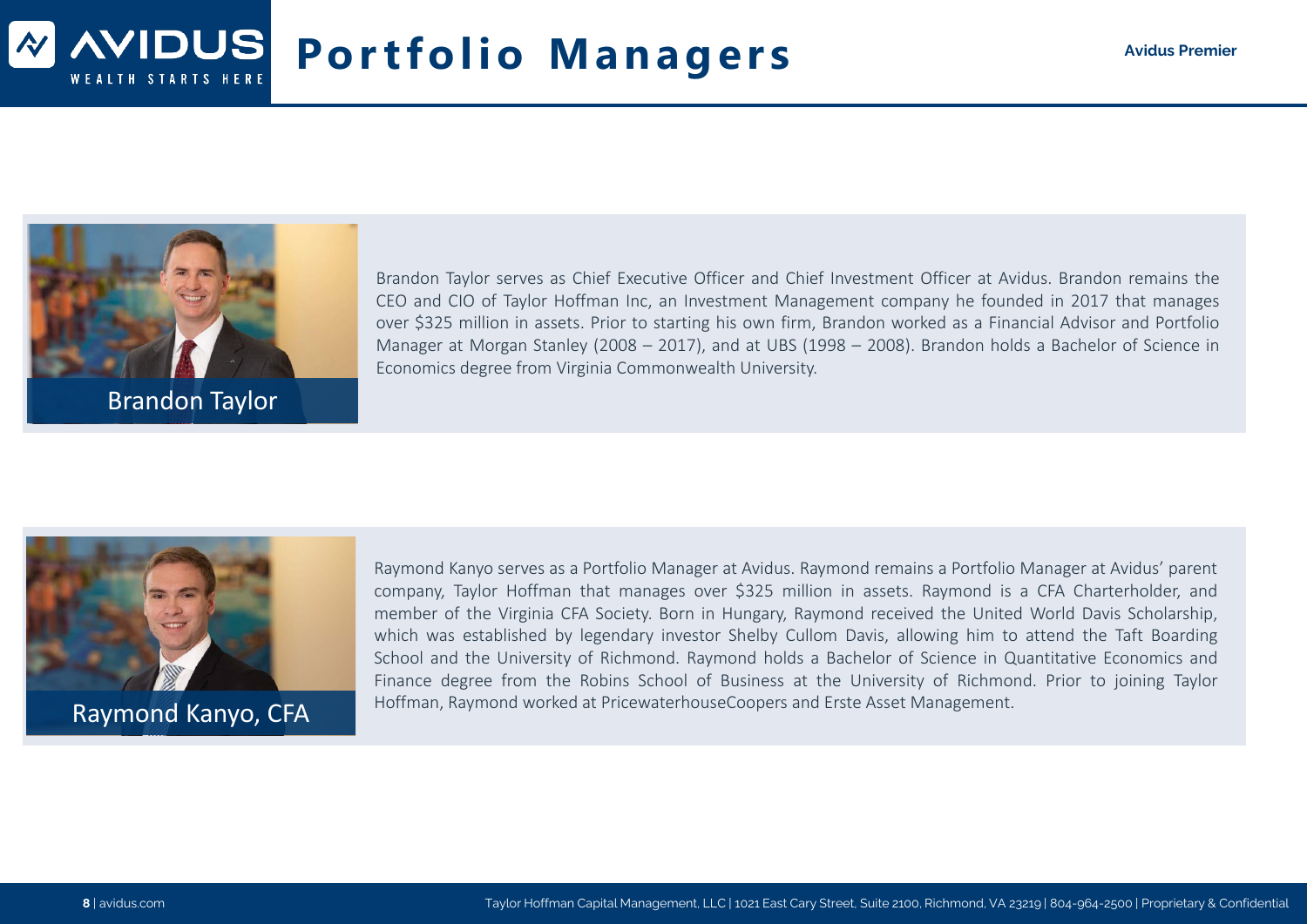# **Terms and Minimums Avidus Premier Avidus Premier**

| <b>Avidus Premier</b> |             |  |
|-----------------------|-------------|--|
| <b>Management Fee</b> | 1%          |  |
| Performance Fee       |             |  |
| Minimum Investment    | \$100       |  |
| Lock-up period        | 0 days      |  |
| <b>Restrictions</b>   | <b>None</b> |  |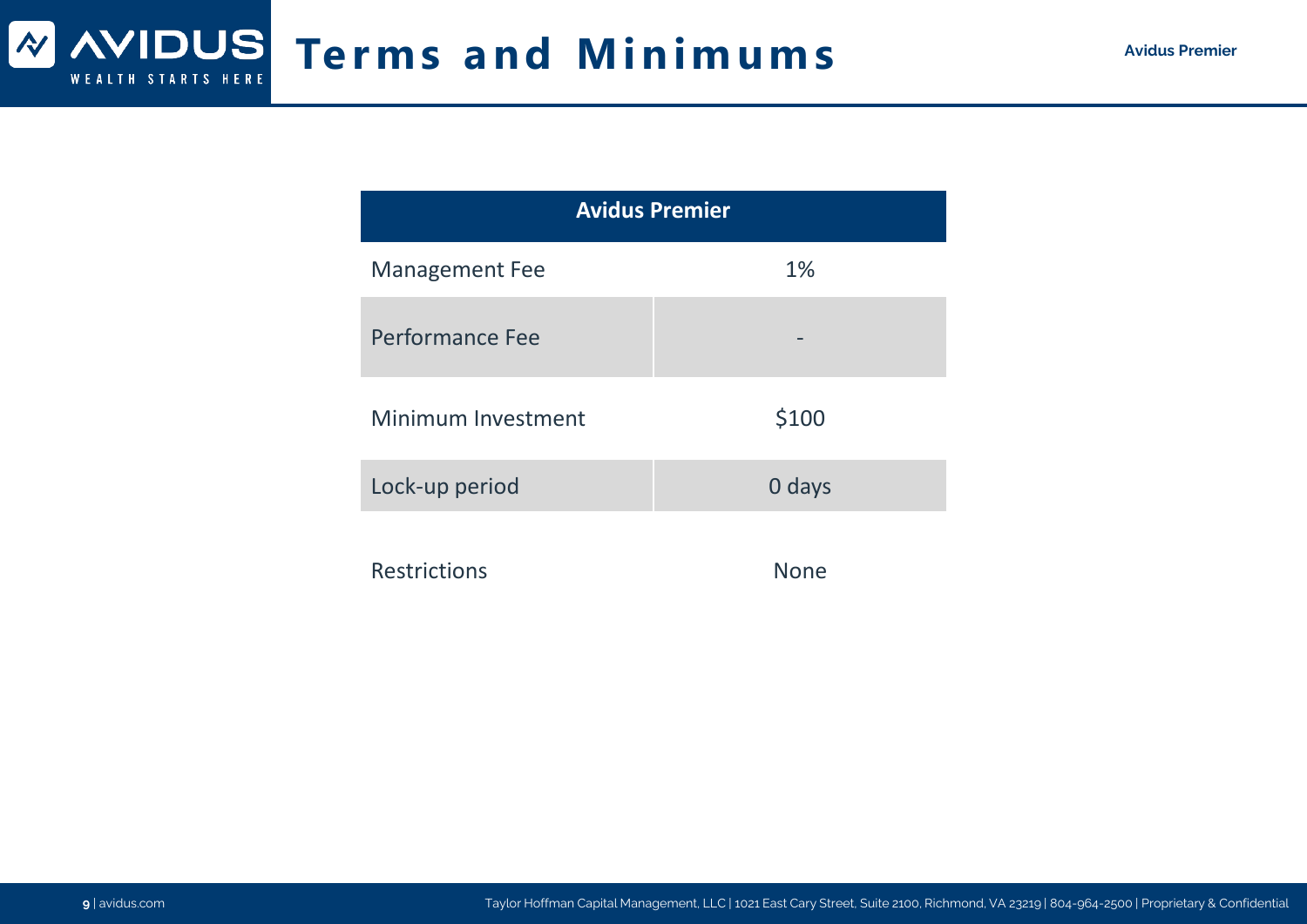## **Disclaimers Avidus Premier** WEALTH STARTS HERE

The information contained herein is provided for illustrative purposes, reflects only a summary of certain information about the topics discussed, does not constitute personalized investment *advice, and is subject to change without notice.*

Please carefully read important information contained herein concernina the numerous risks associated with investing in the Avidus Premier investment strateay, Investors must make an independent evaluation as to whether it is suitable, aiven their individual financial circumstances, to invest in the Avidus Premier strateay, Investina involves risk, includina the potential loss of all amounts invested. Past performance is not a augrantee of future results. Any performance results presented are estimated and unaudited.

This document contains information derived from third party sources. Although we believe these third party sources to be reliable, the firm makes no representations as to the accuracy or *completeness of any information derived from such third-party sources and takes no responsibility therefore.*

This document contains certain forward looking statements, opinions, estimates, projections, assessments and other views signaled by words such as "seek," "believe," "anticipate," "expect," "project," and other similar words (collectively "Statements"). These Statements are subject to a number of assumptions, risks and uncertainties which may cause actual results, performance or achievements to be materially different from any future results, performance or achievements expressed or implied by these forward looking statements and projections. The firm makes no representations as to the reasonableness of such assumptions or the likelihood that such assumptions will coincide with actual events, and this information should not be relied upon for that *purpose. Changes in such assumptions could produce materially different results.*

General Economic and Other Conditions. The portfolio could be adversely affected from time to time by such matters as changes in general economic, industrial and political conditions; interest rates, inflation, changes in tax laws, prices and cost; and other factors of a general nature that are beyond the control of the portfolio manager. The current worldwide financial markets situation, various social and political tensions in the United States and around the world, and the uncertainty created by the coronavirus ("COVID-19") pandemic, among other factors, could contribute to increased market volatility, could cause economic uncertainties or a significant downturn in the United States and worldwide, and could have long term effects on the United States and worldwide financial markets, and. As the result of such developments, the portfolio could be materially and adversely affected. Additionally, a period of deteriorating general economic conditions could negatively impact the manager's ability to dispose of portfolio investments by adversely affecting the market for such investments. The stability and sustainability of *growth in global economies may be impacted by terrorism or acts of war.*

Equity Securities. The value of the equity securities in the portfolio are subject to market risk, including changes in economic conditions, growth rates, profits, interest rates and the market's perception of these securities. While offering greater potential for long-term growth, equity securities are more volatile and more risky than some other forms of investment.

Equity Securities of Small- and Medium-Capitalization Companies. Investments in securities of smaller-capitalization companies involve higher risks in some respects than do investments in securities of larger "blue-chip" companies. For example, prices of securities of small-capitalization and even medium-capitalization companies are often more volatile than prices of securities of large-capitalization companies and may not be based on standard pricing models that are applicable to securities of large-capitalization companies. Finally, due to thin trading in the securities *of some small-capitalization companies, an investment in those companies may be illiquid.*